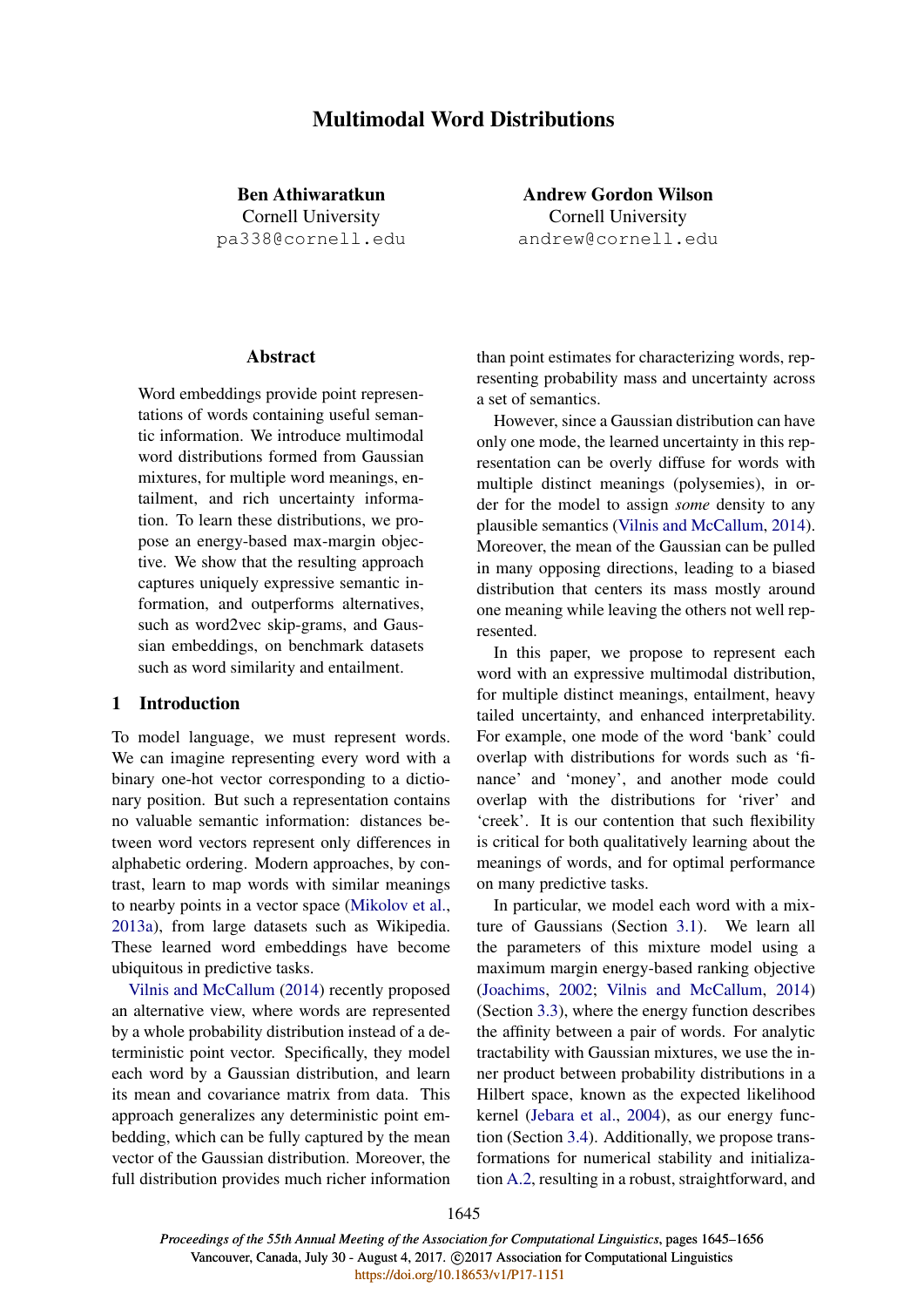scalable learning procedure, capable of training on a corpus with billions of words in days. We show that the model is able to automatically discover multiple meanings for words (Section 4.3), and significantly outperform other alternative methods across several tasks such as word similarity and entailment (Section 4.4, 4.5, 4.7). We have made code available at http://github.com/ benathi/word2gm, where we implement our model in Tensorflow (Abadi et. al, 2015).

## 2 Related Work

In the past decade, there has been an explosion of interest in word vector representations. word2vec, arguably the most popular word embedding, uses continuous bag of words and skipgram models, in conjunction with negative sampling for efficient conditional probability estimation (Mikolov et al., 2013a,b). Other popular approaches use feedforward (Bengio et al., 2003) and recurrent neural network language models (Mikolov et al., 2010, 2011b; Collobert and Weston, 2008) to predict missing words in sentences, producing hidden layers that can act as word embeddings that encode semantic information. They employ conditional probability estimation techniques, including hierarchical softmax (Mikolov et al., 2011a; Mnih and Hinton, 2008; Morin and Bengio, 2005) and noise contrastive estimation (Gutmann and Hyvärinen, 2012).

A different approach to learning word embeddings is through factorization of word cooccurrence matrices such as GloVe embeddings (Pennington et al., 2014). The matrix factorization approach has been shown to have an implicit connection with skip-gram and negative sampling Levy and Goldberg (2014). Bayesian matrix factorization where row and columns are modeled as Gaussians has been explored in Salakhutdinov and Mnih (2008) and provides a different probabilistic perspective of word embeddings.

In exciting recent work, Vilnis and McCallum (2014) propose a Gaussian distribution to model each word. Their approach is significantly more expressive than typical point embeddings, with the ability to represent concepts such as *entailment*, by having the distribution for one word (e.g. 'music') encompass the distributions for sets of related words ('jazz' and 'pop'). However, with a unimodal distribution, their approach cannot capture multiple distinct meanings, much like most deterministic approaches.

Recent work has also proposed deterministic embeddings that can capture polysemies, for example through a cluster centroid of context vectors (Huang et al., 2012), or an adapted skip-gram model with an EM algorithm to learn multiple latent representations per word (Tian et al., 2014). Neelakantan et al. (2014) also extends skip-gram with multiple prototype embeddings where the number of senses per word is determined by a non-parametric approach. Liu et al. (2015) learns topical embeddings based on latent topic models where each word is associated with multiple topics. Another related work by Nalisnick and Ravi (2015) models embeddings in infinite-dimensional space where each embedding can gradually represent incremental word sense if complex meanings are observed.

Probabilistic word embeddings have only recently begun to be explored, and have so far shown great promise. In this paper, we propose, to the best of our knowledge, the first probabilistic word embedding that can capture multiple meanings. We use a Gaussian mixture model which allows for a highly expressive distributions over words. At the same time, we retain scalability and analytic tractability with an expected likelihood kernel energy function for training. The model and training procedure harmonize to learn descriptive representations of words, with superior performance on several benchmarks.

### 3 Methodology

In this section, we introduce our Gaussian mixture (GM) model for word representations, and present a training method to learn the parameters of the Gaussian mixture. This method uses an energy-based maximum margin objective, where we wish to maximize the similarity of distributions of nearby words in sentences. We propose an energy function that compliments the GM model by retaining analytic tractability. We also provide critical practical details for numerical stability and initialization. The code for model training and evaluation is available at http://github. com/benathi/word2gm.

### 3.1 Word Representation

We represent each word  $w$  in a dictionary as a Gaussian mixture with  $K$  components. Specifically, the distribution of  $w$ ,  $f_w$ , is given by the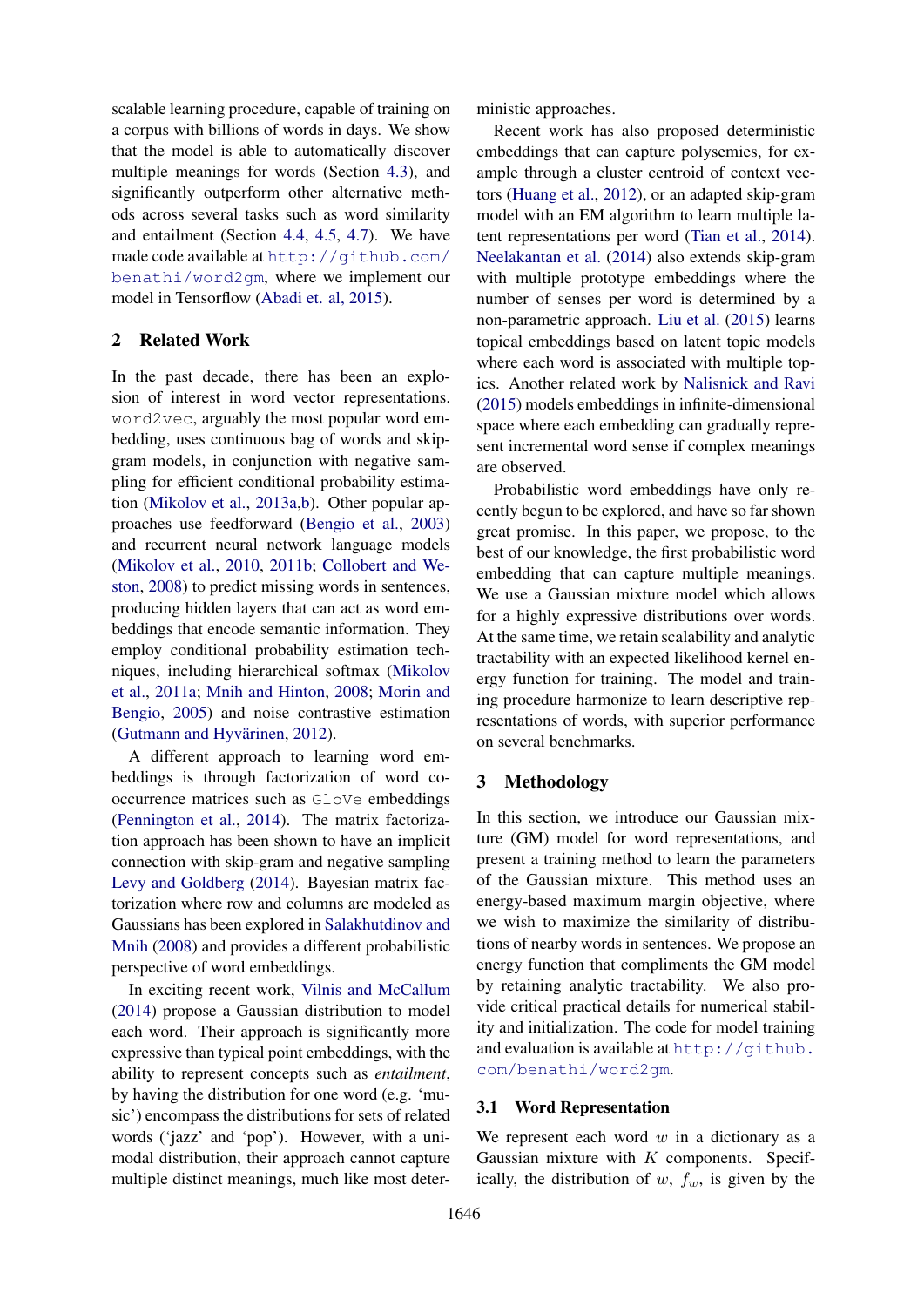density

$$
f_w(\vec{x}) = \sum_{i=1}^K p_{w,i} \mathcal{N}[\vec{x}; \vec{\mu}_{w,i}, \Sigma_{w,i}]
$$
(1)  
= 
$$
\sum_{i=1}^K \frac{p_{w,i}}{\sqrt{2\pi |\Sigma_{w,i}|}} e^{-\frac{1}{2}(\vec{x} - \vec{\mu}_{w,i})^\top \Sigma_{w,i}^{-1}(\vec{x} - \vec{\mu}_{w,i})},
$$

where  $\sum_{i=1}^{K} p_{w,i} = 1$ . The mean vectors  $\vec{\mu}_{w,i}$ represent the location of the  $i^{th}$  component of word  $w$ , and are akin to the point embeddings provided by popular approaches like word2vec.  $p_{w,i}$  represents the component probability (mixture weight), and  $\Sigma_{w,i}$  is the component covariance matrix, containing uncertainty information. Our goal is to learn all of the model parameters  $\vec{\mu}_{w,i}, p_{w,i}, \Sigma_{w,i}$  from a corpus of natural sentences to extract semantic information of words. Each Gaussian component's mean vector of word  $w$  can represent one of the word's distinct meanings. For instance, one component of a polysemous word such as 'rock' should represent the meaning related to 'stone' or 'pebbles', whereas another component should represent the meaning related to music such as 'jazz' or 'pop'. Figure 1 illustrates our word embedding model, and the difference between multimodal and unimodal representations, for words with multiple meanings.

### 3.2 Skip-Gram

The training objective for learning  $\theta =$  ${\{\vec{\mu}_{w,i}, p_{w,i}, \Sigma_{w,i}\}}$  draws inspiration from the continuous skip-gram model (Mikolov et al., 2013a), where word embeddings are trained to maximize the probability of observing a word given another nearby word. This procedure follows the *distributional hypothesis* that words occurring in natural contexts tend to be semantically related. For instance, the words 'jazz' and 'music' tend to occur near one another more often than 'jazz' and 'cat'; hence, 'jazz' and 'music' are more likely to be related. The learned word representation contains useful semantic information and can be used to perform a variety of NLP tasks such as word similarity analysis, sentiment classification, modelling word analogies, or as a preprocessed input for complex system such as statistical machine translation.



Figure 1: **Top:** A Gaussian Mixture embedding, where each component corresponds to a distinct meaning. Each Gaussian component is represented by an ellipsoid, whose center is specified by the mean vector and contour surface specified by the covariance matrix, reflecting subtleties in meaning and uncertainty. On the left, we show examples of Gaussian mixture distributions of words where Gaussian components are randomly initialized. After training, we see on the right that one component of the word 'rock' is closer to 'stone' and 'basalt', whereas the other component is closer to 'jazz' and 'pop'. We also demonstrate the entailment concept where the distribution of the more general word 'music' encapsulates words such as 'jazz', 'rock', 'pop'. Bottom: A Gaussian embedding model (Vilnis and McCallum, 2014). For words with multiple meanings, such as 'rock', the variance of the learned representation becomes unnecessarily large in order to assign some probability to both meanings. Moreover, the mean vector for such words can be pulled between two clusters, centering the mass of the distribution on a region which is far from certain meanings.

### 3.3 Energy-based Max-Margin Objective

Each sample in the objective consists of two pairs of words,  $(w, c)$  and  $(w, c')$ . w is sampled from a sentence in a corpus and  $c$  is a nearby word within a context window of length  $\ell$ . For instance, a word  $w = 'jazz'$  which occurs in the sentence 'I listen to jazz music' has context words ('I', 'listen', 'to' , 'music').  $c'$  is a negative context word (e.g. 'airplane') obtained from random sampling.

The objective is to maximize the energy between words that occur near each other,  $w$  and  $c$ , and minimize the energy between  $w$  and its negative context  $c'$ . This approach is similar to neg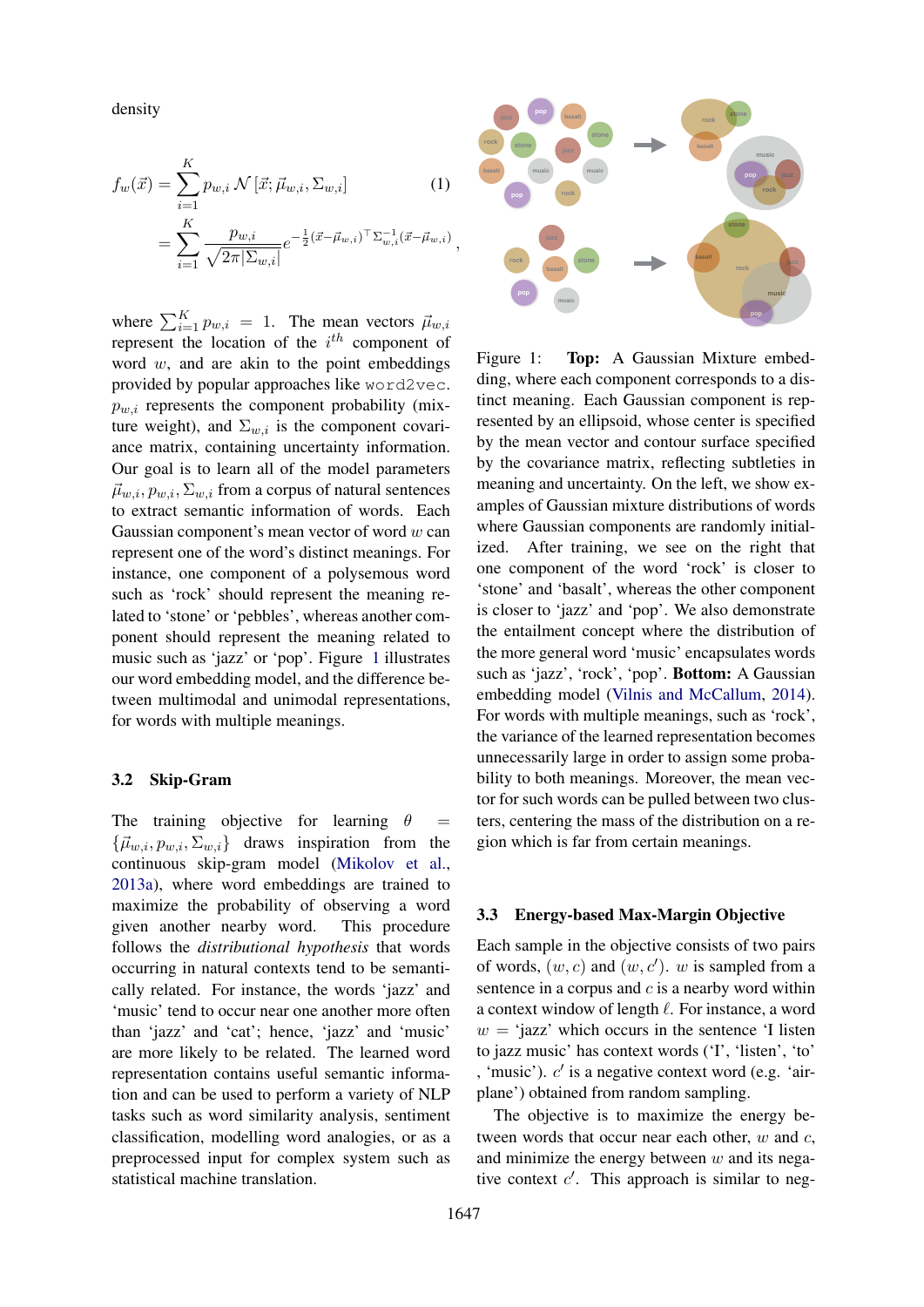ative sampling (Mikolov et al., 2013a,b), which contrasts the dot product between positive context pairs with negative context pairs. The energy function is a measure of similarity between distributions and will be discussed in Section 3.4.

We use a max-margin ranking objective (Joachims, 2002), used for Gaussian embeddings in Vilnis and McCallum (2014), which pushes the similarity of a word and its positive context higher than that of its negative context by a margin  $m$ :

$$
L_{\theta}(w, c, c') = \max(0, m - \log E_{\theta}(w, c) + \log E_{\theta}(w, c'))
$$

This objective can be minimized by mini-batch stochastic gradient descent with respect to the parameters  $\theta = {\vec{\mu}_{w,i}, p_{w,i}, \Sigma_{w,i}}$  – the mean vectors, covariance matrices, and mixture weights – of our multimodal embedding in Eq. (1).

Word Sampling We use a word sampling scheme similar to the implementation in word2vec (Mikolov et al., 2013a,b) to balance the importance of frequent words and rare words. Frequent words such as 'the', 'a', 'to' are not as meaningful as relatively less frequent words such as 'dog', 'love', 'rock', and we are often more interested in learning the semantics of the less frequently observed words. We use subsampling to improve the performance of learning word vectors (Mikolov et al., 2013b). This technique discards word  $w_i$  with probability  $P(w_i) = 1 - \sqrt{t/f(w_i)}$ , where  $f(w_i)$  is the frequency of word  $w_i$  in the training corpus and  $t$ is a frequency threshold.

To generate negative context words, each word type  $w_i$  is sampled according to a distribution  $P_n(w_i) \propto U(w_i)^{3/4}$  which is a distorted version of the unigram distribution  $U(w_i)$  that also serves to diminish the relative importance of frequent words. Both subsampling and the negative distribution choice are proven effective in word2vec training (Mikolov et al., 2013b).

### 3.4 Energy Function

For vector representations of words, a usual choice for similarity measure (energy function) is a dot product between two vectors. Our word representations are distributions instead of point vectors and therefore need a measure that reflects not only the point similarity, but also the uncertainty. We propose to use the *expected likelihood kernel*,

which is a generalization of an inner product between vectors to an inner product between distributions (Jebara et al., 2004). That is,

$$
E(f,g) = \int f(x)g(x) \, dx = \langle f, g \rangle_{L_2}
$$

where  $\langle \cdot, \cdot \rangle_{L_2}$  denotes the inner product in Hilbert space  $L_2$ . We choose this form of energy since it can be evaluated in a closed form given our choice of probabilistic embedding in Eq. (1).

For Gaussian mixtures  $f, g$  representing the words  $w_f, w_g, f(x) = \sum_{i=1}^K p_i \mathcal{N}(x; \vec{\mu}_{f,i}, \Sigma_{f,i})$ and  $g(x) = \sum_{i=1}^{K} q_i \mathcal{N}(x; \vec{\mu}_{g,i}, \Sigma_{g,i})$ ,  $\sum_{i=1}^{K} p_i =$ 1, and  $\sum_{i=1}^{K} q_i = 1$ , we find (see Section A.1) the log energy is

$$
\log E_{\theta}(f,g) = \log \sum_{j=1}^{K} \sum_{i=1}^{K} p_i q_j e^{\xi_{i,j}} \qquad (2)
$$

where

$$
\xi_{i,j} \equiv \log \mathcal{N}(0; \vec{\mu}_{f,i} - \vec{\mu}_{g,j}, \Sigma_{f,i} + \Sigma_{g,j})
$$
  
=  $-\frac{1}{2} \log \det(\Sigma_{f,i} + \Sigma_{g,j}) - \frac{D}{2} \log(2\pi)$   
 $-\frac{1}{2} (\vec{\mu}_{f,i} - \vec{\mu}_{g,j})^{\top} (\Sigma_{f,i} + \Sigma_{g,j})^{-1} (\vec{\mu}_{f,i} - \vec{\mu}_{g,j})$  (3)

We call the term  $\xi_{i,j}$  partial (log) energy. Observe that this term captures the similarity between the  $i^{th}$  meaning of word  $w_f$  and the  $j^{th}$  meaning of word  $w_a$ . The total energy in Equation 2 is the sum of possible pairs of partial energies, weighted accordingly by the mixture probabilities  $p_i$  and  $q_j$ .

The term  $-(\vec{\mu}_{f,i}-\vec{\mu}_{g,j})^{\top}(\Sigma_{f,i}+\Sigma_{g,j})^{-1}(\vec{\mu}_{f,i} \vec{\mu}_{q,j}$  in  $\xi_{i,j}$  explains the difference in mean vectors of semantic pair  $(w_f, i)$  and  $(w_g, j)$ . If the semantic uncertainty (covariance) for both pairs are low, this term has more importance relative to other terms due to the inverse covariance scaling. We observe that the loss function  $L_{\theta}$  in Section 3.3 attains a low value when  $E_{\theta}(w, c)$  is relatively high. High values of  $E_{\theta}(w, c)$  can be achieved when the component means across different words  $\vec{\mu}_{f,i}$  and  $\vec{\mu}_{q,j}$  are close together (e.g., similar point representations). High energy can also be achieved by large values of  $\Sigma_{f,i}$  and  $\Sigma_{g,j}$ , which washes out the importance of the mean vector difference. The term – log det $(\Sigma_{f,i} + \Sigma_{g,j})$  serves as a regularizer that prevents the covariances from being pushed too high at the expense of learning a good mean embedding.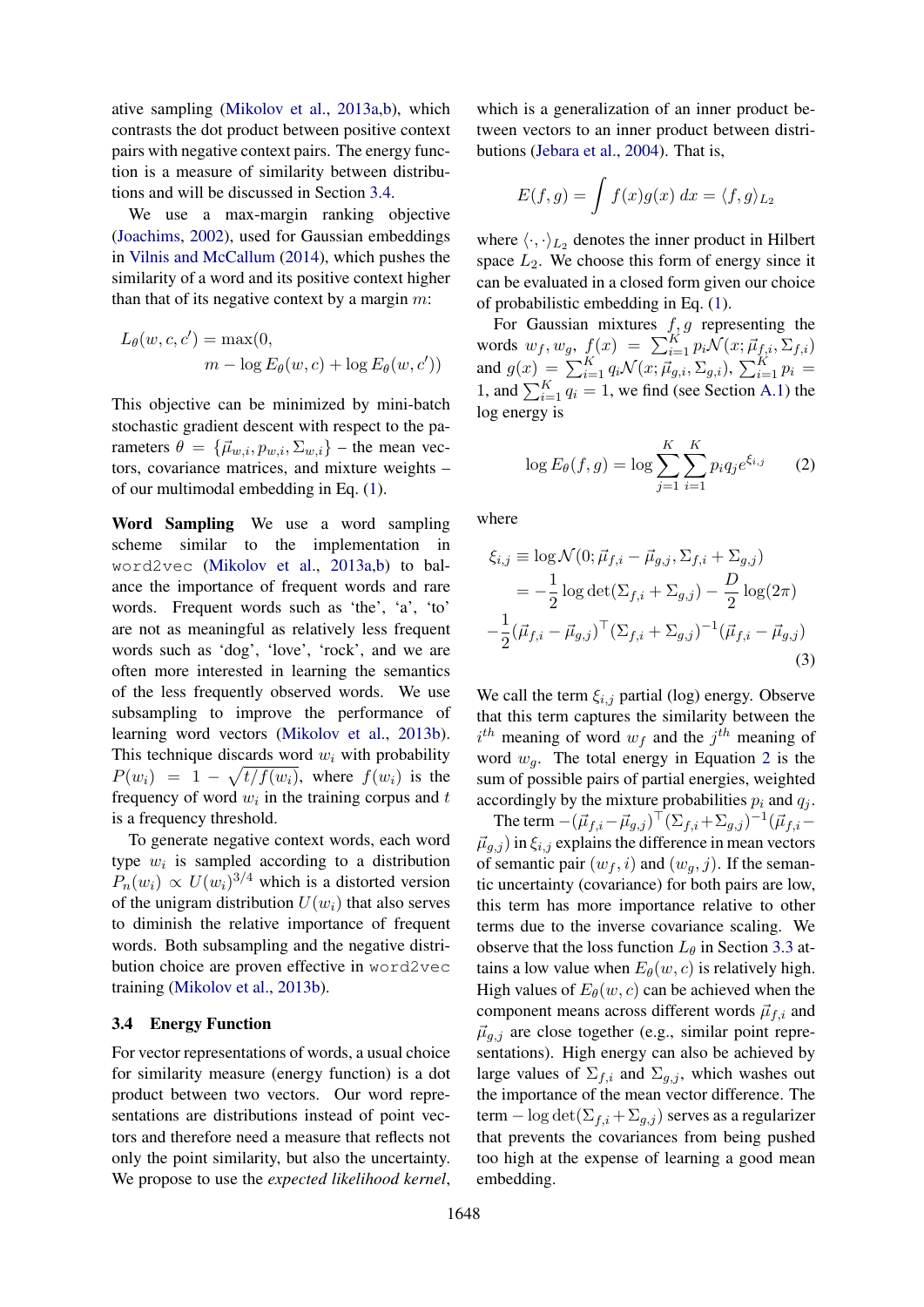At the beginning of training,  $\xi_{i,j}$  roughly are on the same scale among all pairs  $(i, j)$ 's. During this time, all components learn the signals from the word occurrences equally. As training progresses and the semantic representation of each mixture becomes more clear, there can be one term of  $\xi_{i,j}$ 's that is predominantly higher than other terms, giving rise to a semantic pair that is most related.

The negative KL divergence is another sensible choice of energy function, providing an asymmetric metric between word distributions. However, unlike the expected likelihood kernel, KL divergence does not have a closed form if the two distributions are Gaussian mixtures.

### 4 Experiments

We have introduced a model for multi-prototype embeddings, which expressively captures word meanings with whole probability distributions. We show that our combination of energy and objective functions, proposed in Section 3, enables one to learn interpretable multimodal distributions through unsupervised training, for describing words with multiple distinct meanings. By representing multiple distinct meanings, our model also reduces the unnecessarily large variance of a Gaussian embedding model, and has improved results on word entailment tasks.

To learn the parameters of the proposed mixture model, we train on a concatenation of two datasets: UKWAC (2.5 billion tokens) and Wackypedia (1 billion tokens) (Baroni et al., 2009). We discard words that occur fewer than 100 times in the corpus, which results in a vocabulary size of 314, 129 words. Our word sampling scheme, described at the end of Section 4.3, is similar to that of word2vec with one negative context word for each positive context word.

After training, we obtain learned parameters  ${\{\vec{\mu}_{w,i}, \Sigma_{w,i}, p_i\}}_{i=1}^K$  for each word w. We treat the mean vector  $\vec{\mu}_{w,i}$  as the embedding of the i<sup>th</sup> mixture component with the covariance matrix  $\Sigma_{w,i}$ representing its subtlety and uncertainty. We perform qualitative evaluation to show that our embeddings learn meaningful multi-prototype representations and compare to existing models using a quantitative evaluation on word similarity datasets and word entailment.

We name our model as Word to Gaussian Mixture (w2gm) in constrast to Word to Gaussian (w2g) (Vilnis and McCallum, 2014). Unless

stated otherwise, w2g refers to our implementation of w2qm model with one mixture component.

## 4.1 Hyperparameters

Unless stated otherwise, we experiment with  $K =$ 2 components for the w2gm model, but we have results and discussion of  $K = 3$  at the end of section 4.3. We primarily consider the spherical case for computational efficiency. We note that for diagonal or spherical covariances, the energy can be computed very efficiently since the matrix inversion would simply require  $\mathcal{O}(d)$  computation instead of  $\mathcal{O}(d^3)$  for a full matrix. Empirically, we have found diagonal covariance matrices become roughly spherical after training. Indeed, for these relatively high dimensional embeddings, there are sufficient degrees of freedom for the mean vectors to be learned such that the covariance matrices need not be asymmetric. Therefore, we perform all evaluations with spherical covariance models.

Models used for evaluation have dimension  $D = 50$  and use context window  $\ell = 10$  unless stated otherwise. We provide additional hyperparameters and training details in the supplementary material (A.2).

### 4.2 Similarity Measures

Since our word embeddings contain multiple vectors and uncertainty parameters per word, we use the following measures that generalizes similarity scores. These measures pick out the component pair with maximum similarity and therefore determine the meanings that are most relevant.

### 4.2.1 Expected Likelihood Kernel

A natural choice for a similarity score is the expected likelihood kernel, an inner product between distributions, which we discussed in Section 3.4. This metric incorporates the uncertainty from the covariance matrices in addition to the similarity between the mean vectors.

### 4.2.2 Maximum Cosine Similarity

This metric measures the maximum similarity of mean vectors among all pairs of mixture components between distributions  $f$  and  $g$ . That is,  $d(f, g) = \max_{i,j=1,...,K}$  $\frac{\langle \mu_{f,i}, \mu_{g,j} \rangle}{||\mu_{f,i}|| \cdot ||\mu_{g,j}||}$ , which corresponds to matching the meanings of  $f$  and  $g$  that are the most similar. For a Gaussian embedding, maximum similarity reduces to the usual cosine similarity.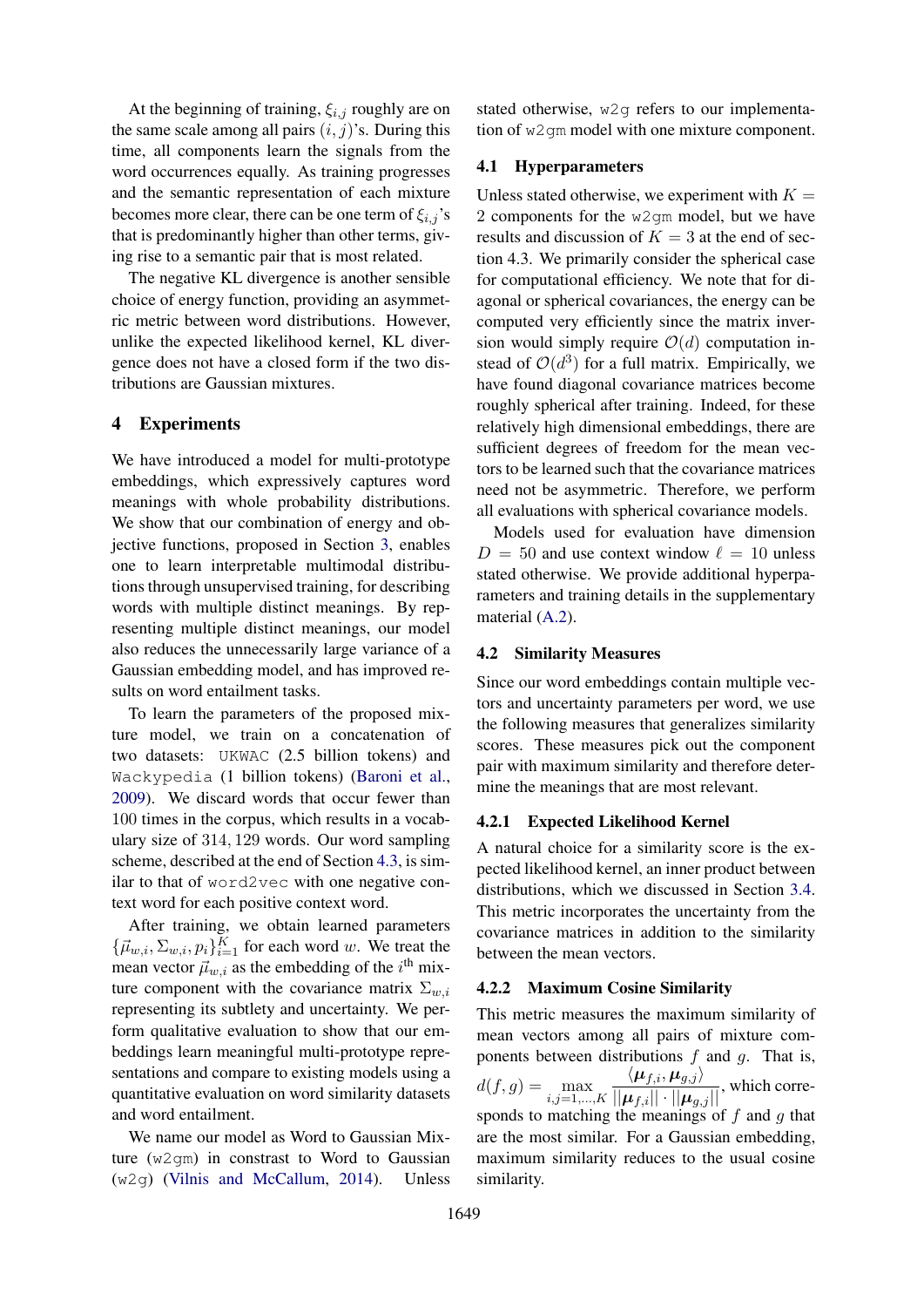| Word  | Co.      | <b>Nearest Neighbors</b>                                                                                  |  |  |  |  |  |
|-------|----------|-----------------------------------------------------------------------------------------------------------|--|--|--|--|--|
| rock  | $\Omega$ | basalt:1, boulder:1, boulders:0, stalagmites:0, stalactites:0, rocks:1, sand:0, quartzite:1, bedrock:0    |  |  |  |  |  |
| rock  |          | $rock/1, ska:0, funk:1, pop-rock:1, punk:1, indie-rock:0, band:0, indie:0, pop:1$                         |  |  |  |  |  |
| bank  | $\theta$ | banks:1, mouth:1, river:1, River:0, confluence:0, waterway:1, downstream:1, upstream:0, dammed:0          |  |  |  |  |  |
| bank  |          | banks:0, banking:1, banker:0, Banks:1, bankas:1, Citibank:1, Interbank:1, Bankers:0, transactions:1       |  |  |  |  |  |
| Apple | $\Omega$ | Strawberry:0, Tomato:1, Raspberry:1, Blackberry:1, Apples:0, Pineapple:1, Grape:1, Lemon:0                |  |  |  |  |  |
| Apple | 1        | Macintosh:1, Mac:1, OS:1, Amiga:0, Compaq:0, Atari:1, PC:1, Windows:0, iMac:0                             |  |  |  |  |  |
| star  | $\Omega$ | stars:0, Quaid:0, starlet:0, Dafoe:0, Stallone:0, Geena:0, Niro:0, Zeta-Jones:1, superstar:0              |  |  |  |  |  |
| star  |          | stars:1, brightest:0, Milky:0, constellation:1, stellar:0, nebula:1, galactic:1, supernova:1, Ophiuchus:1 |  |  |  |  |  |
| cell  | 0        | cellular:0, Nextel:0, 2-line:0, Sprint:0, phones.:1, pda:1, handset:0, handsets:1, pushbuttons:0          |  |  |  |  |  |
| cell  | 1        | cytoplasm:0, vesicle:0, cytoplasmic:1, macrophages:0, secreted:1, membrane:0, mitotic:0, endocytosis:1    |  |  |  |  |  |
| left  | $\Omega$ | After:1, back:0, finally:1, eventually:0, broke:0, joined:1, returned:1, after:1, soon:0                  |  |  |  |  |  |
| left  |          | right-hand:0, hand:0, right:0, left-hand:0, lefthand:0, arrow:0, turn:0, righthand:0, Left:0              |  |  |  |  |  |
|       |          | Word<br><b>Nearest Neighbors</b>                                                                          |  |  |  |  |  |
|       |          | band, bands, Rock, indie, Stones, breakbeat, punk, electronica, funk<br>rock                              |  |  |  |  |  |
|       |          | bank<br>banks, banking, trader, trading, Bank, capital, Banco, bankers, cash                              |  |  |  |  |  |
|       |          | Macintosh, Microsoft, Windows, Macs, Lite, Intel, Desktop, WordPerfect, Mac<br>Apple                      |  |  |  |  |  |
|       |          | stars, stellar, brightest, Stars, Galaxy, Stardust, eclipsing, stars., Star<br>star                       |  |  |  |  |  |
|       |          | cells, DNA, cellular, cytoplasm, membrane, peptide, macrophages, suppressor, vesicles<br>cell             |  |  |  |  |  |
|       |          | leaving, turned, back, then, After, after, immediately, broke, end<br>left                                |  |  |  |  |  |

Table 1: Nearest neighbors based on cosine similarity between the mean vectors of Gaussian components for Gaussian mixture embedding (top) (for  $K = 2$ ) and Gaussian embedding (bottom). The notation w: i denotes the  $i^{th}$  mixture component of the word w.

### 4.2.3 Minimum Euclidean Distance

Cosine similarity is popular for evaluating embeddings. However, our training objective directly involves the Euclidean distance in Eq. (3), as opposed to dot product of vectors such as in word2vec. Therefore, we also consider the Euclidean metric:  $d(f,g) = \min_{i,j=1,...,K} [||\boldsymbol{\mu}_{f,i} - \boldsymbol{\mu}_{g,j}||].$ 

## 4.3 Qualitative Evaluation

In Table 1, we show examples of polysemous words and their nearest neighbors in the embedding space to demonstrate that our trained embeddings capture multiple word senses. For instance, a word such as 'rock' that could mean either 'stone' or 'rock music' should have each of its meanings represented by a distinct Gaussian component. Our results for a mixture of two Gaussians model confirm this hypothesis, where we observe that the  $0^{th}$  component of 'rock' being related to ('basalt', 'boulders') and the  $1^{st}$  component being related to ('indie', 'funk', 'hip-hop'). Similarly, the word bank has its  $0^{th}$  component representing the river bank and the  $1^{st}$  component representing the financial bank.

By contrast, in Table 1 (bottom), see that for Gaussian embeddings with one mixture component, nearest neighbors of polysemous words are predominantly related to a single meaning. For instance, 'rock' mostly has neighbors related to rock

music and 'bank' mostly related to the financial bank. The alternative meanings of these polysemous words are not well represented in the embeddings. As a numerical example, the cosine similarity between 'rock' and 'stone' for the Gaussian representation of Vilnis and McCallum (2014) is only 0.029, much lower than the cosine similarity 0.586 between the  $0^{th}$  component of 'rock' and 'stone' in our multimodal representation.

In cases where a word only has a single popular meaning, the mixture components can be fairly close; for instance, one component of 'stone' is close to ('stones', 'stonework', 'slab') and the other to ('carving, 'relic', 'excavated'), which reflects subtle variations in meanings. In general, the mixture can give properties such as heavy tails and more interesting unimodal characterizations of uncertainty than could be described by a single Gaussian.

Embedding Visualization We provide an interactive visualization as part of our code repository: https://github.com/benathi/ word2gm#visualization that allows realtime queries of words' nearest neighbors (in the embeddings tab) for  $K = 1, 2, 3$  components. We use a notation similar to that of Table 1, where a token w:i represents the component i of a word w. For instance, if in the  $K = 2$  link we search for bank:0, we obtain the nearest neigh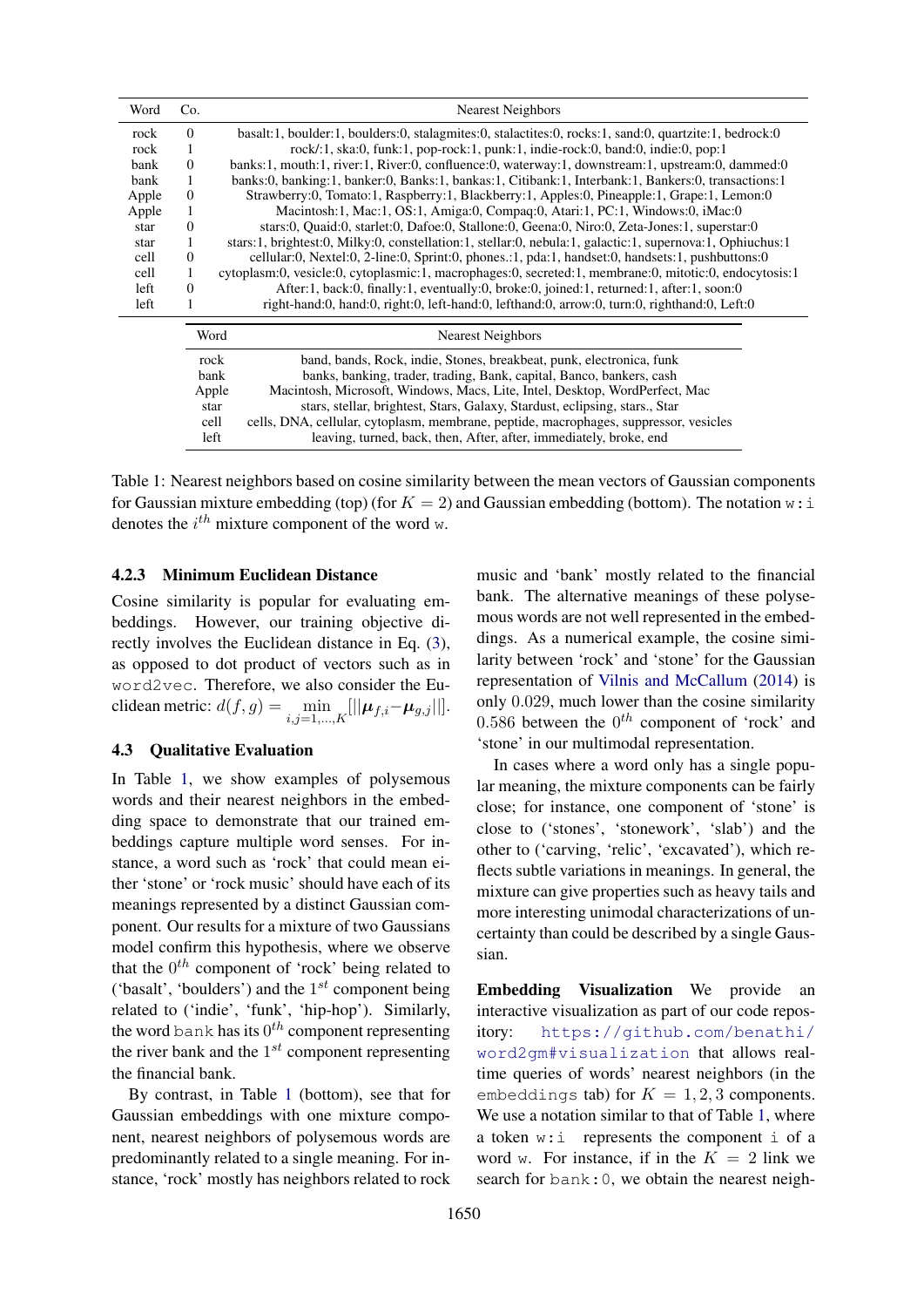bors such as river:1, confluence:0, waterway:1, which indicates that the  $0^{\text{th}}$ component of 'bank' has the meaning 'river bank'. On the other hand, searching for bank: 1 yields nearby words such as banking:1, banker:0, ATM:0, indicating that this component is close to the 'financial bank'. We also have a visualization of a unimodal  $(w2q)$  for comparison in the  $K = 1$  link.

In addition, the embedding link for our Gaussian mixture model with  $K = 3$  mixture components can learn three distinct meanings. For instance, each of the three components of 'cell' is close to ('keypad', 'digits'), ('incarcerated', 'inmate') or ('tissue', 'antibody'), indicating that the distribution captures the concept of 'cellphone', 'jail cell', or 'biological cell', respectively. Due to the limited number of words with more than 2 meanings, our model with  $K = 3$  does not generally offer substantial performance differences to our model with  $K = 2$ ; hence, we do not further display  $K = 3$  results for compactness.

### 4.4 Word Similarity

We evaluate our embeddings on several standard word similarity datasets, namely, SimLex (Hill et al., 2014), WS or WordSim-353, WS-S (similarity), WS-R (relatedness) (Finkelstein et al., 2002), MEN (Bruni et al., 2014), MC (Miller and Charles, 1991), RG (Rubenstein and Goodenough, 1965), YP (Yang and Powers, 2006), MTurk(- 287,-771) (Radinsky et al., 2011; Halawi et al., 2012), and RW (Luong et al., 2013). Each dataset contains a list of word pairs with a human score of how related or similar the two words are.

We calculate the Spearman correlation (Spearman, 1904) between the labels and our scores generated by the embeddings. The Spearman correlation is a rank-based correlation measure that assesses how well the scores describe the true labels.

The correlation results are shown in Table 2 using the scores generated from the expected likelihood kernel, maximum cosine similarity, and maximum Euclidean distance.

We show the results of our Gaussian mixture model and compare the performance with that of word2vec and the original Gaussian embedding by Vilnis and McCallum (2014). We note that our model of a unimodal Gaussian embedding w2g also outperforms the original model, which differs in model hyperparameters and initialization, for most datasets. Our multi-prototype model w2gm also performs better than skip-gram or Gaussian embedding methods on many datasets, namely, WS, WS-R, MEN, MC, RG, YP, MT-287, RW. The maximum cosine similarity yields the best performance on most datasets; however, the minimum Euclidean distance is a better metric for the datasets MC and RW. These results are consistent for both the single-prototype and the multi-prototype models.

We also compare out results on WordSim-353 with the multi-prototype embedding method by Huang et al. (2012) and Neelakantan et al. (2014), shown in Table 3. We observe that our singleprototype model  $w2q$  is competitive compared to models by Huang et al. (2012), even without using a corpus with stop words removed. This could be due to the auto-calibration of importance via the covariance learning which decrease the importance of very frequent words such as 'the', 'to', 'a', etc. Moreover, our multi-prototype model substantially outperforms the model of Huang et al. (2012) and the MSSG model of Neelakantan et al. (2014) on the WordSim-353 dataset.

### 4.5 Word Similarity for Polysemous Words

We use the dataset SCWS introduced by Huang et al. (2012), where word pairs are chosen to have variations in meanings of polysemous and homonymous words.

We compare our method with multiprototype models by Huang (Huang et al., 2012), Tian (Tian et al., 2014), Chen (Chen et al., 2014), and MSSG model by (Neelakantan et al., 2014). We note that Chen model uses an external lexical source WordNet that gives it an extra advantage.

We use many metrics to calculate the scores for the Spearman correlation. MaxSim refers to the maximum cosine similarity. AveSim is the average of cosine similarities with respect to the component probabilities.

In Table 4, the model  $w2q$  performs the best among all single-prototype models for either 50 or 200 vector dimensions. Our model w2gm performs competitively compared to other multiprototype models. In SCWS, the gain in flexibility in moving to a probability density approach appears to dominate over the effects of using a multiprototype. In most other examples, we see w2gm surpass  $w2q$ , where the multi-prototype structure is just as important for good performance as the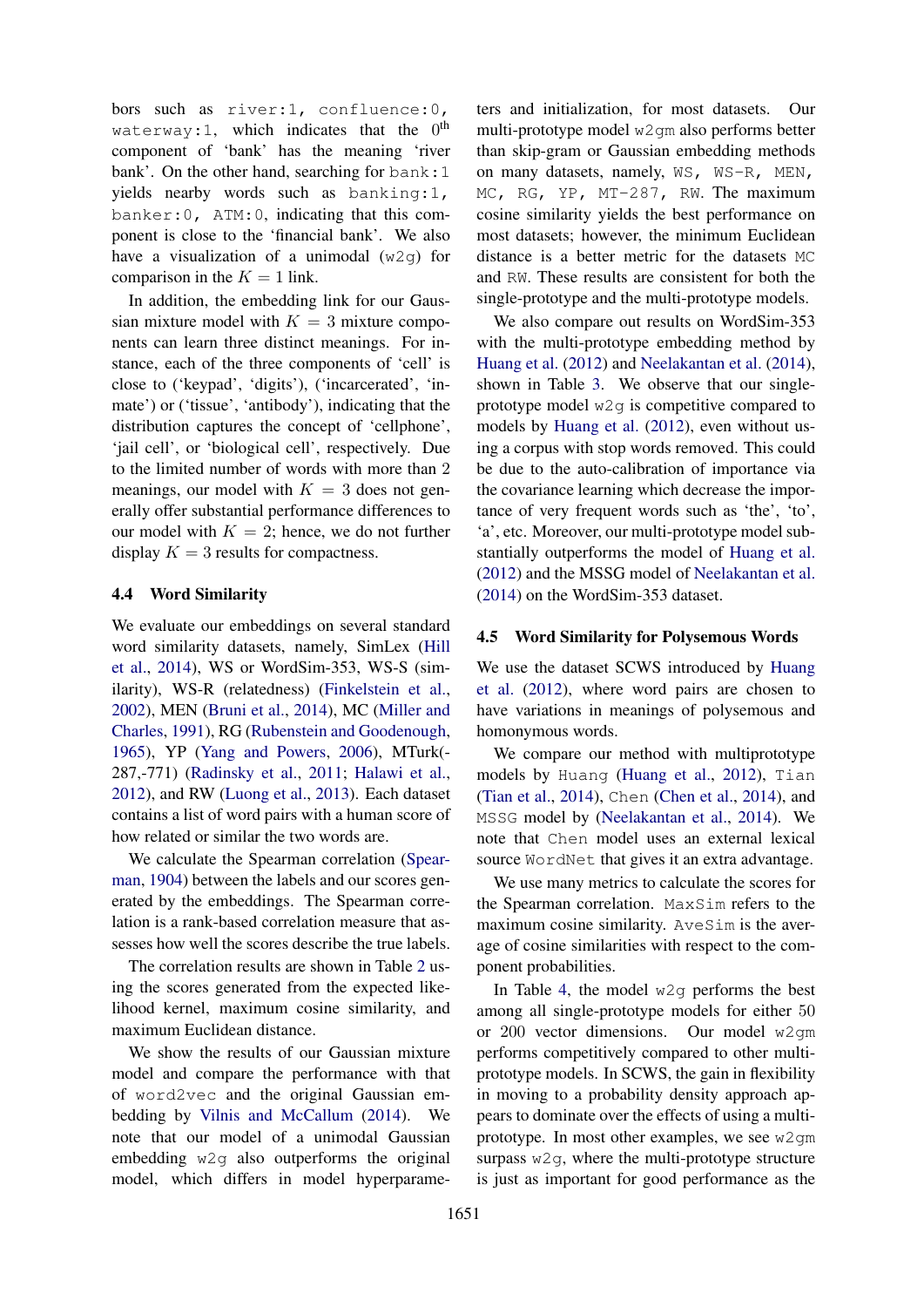| Dataset    | $sg*$ | $w2g*$                       | w2g/mc | w2g/el | $w2g/m$ e | w2gm/mc | w2gm/el | w2gm/me |
|------------|-------|------------------------------|--------|--------|-----------|---------|---------|---------|
| <b>SL</b>  | 29.39 | 32.23                        | 29.35  | 25.44  | 25.43     | 29.31   | 26.02   | 27.59   |
| WS         | 59.89 | 65.49                        | 71.53  | 61.51  | 64.04     | 73.47   | 62.85   | 66.39   |
| WS-S       | 69.86 | 76.15                        | 76.70  | 70.57  | 72.3      | 76.73   | 70.08   | 73.3    |
| WS-R       | 53.03 | 58.96                        | 68.34  | 54.4   | 55.43     | 71.75   | 57.98   | 60.13   |
| <b>MEN</b> | 70.27 | 71.31                        | 72.58  | 67.81  | 65.53     | 73.55   | 68.5    | 67.7    |
| МC         | 63.96 | 70.41                        | 76.48  | 72.70  | 80.66     | 79.08   | 76.75   | 80.33   |
| RG         | 70.01 | 71                           | 73.30  | 72.29  | 72.12     | 74.51   | 71.55   | 73.52   |
| YP         | 39.34 | 41.5                         | 41.96  | 38.38  | 36.41     | 45.07   | 39.18   | 38.58   |
| MT-287     |       | $\overline{\phantom{a}}$     | 64.79  | 57.5   | 58.31     | 66.60   | 57.24   | 60.61   |
| MT-771     |       | $\qquad \qquad \blacksquare$ | 60.86  | 55.89  | 54.12     | 60.82   | 57.26   | 56.43   |
| RW         | -     | $\overline{\phantom{a}}$     | 28.78  | 32.34  | 33.16     | 28.62   | 31.64   | 35.27   |

Table 2: Spearman correlation for word similarity datasets. The models sq,  $w2q$ ,  $w2qm$  denote word2vec skip-gram, Gaussian embedding, and Gaussian mixture embedding  $(K=2)$ . The measures mc, el, me denote maximum cosine similarity, expected likelihood kernel, and minimum Euclidean distance. For each of  $w2q$  and  $w2qm$ , we underline the similarity metric with the best score. For each dataset, we boldface the score with the best performance across all models. The correlation scores for  $sq*$ ,  $w2q*$  are taken from Vilnis and McCallum (2014) and correspond to cosine distance.

| <b>MODEL</b>          | $\rho \times 100$ |
|-----------------------|-------------------|
| <b>HUANG</b>          | 64.2              |
| $HUANG*$              | 71.3              |
| MSSG 50 <sub>D</sub>  | 63.2              |
| MSSG 300 <sub>D</sub> | 71.2              |
| W2G                   | 70.9              |
| W2GM                  | 73.5              |

Table 3: Spearman's correlation  $(\rho)$  on WordSim-353 datasets for our Word to Gaussian Mixture embeddings, as well as the multi-prototype embedding by Huang et al. (2012) and the MSSG model by Neelakantan et al. (2014). Huang\* is trained using data with all stop words removed. All models have dimension  $D = 50$  except for MSSG 300D with  $D = 300$  which is still outperformed by our w2gm model.

probabilistic representation.

### 4.6 Reduction in Variance of Polysemous Words

One motivation for our Gaussian mixture embedding is to model word uncertainty more accurately than Gaussian embeddings, which can have overly large variances for polysemous words (in order to assign some mass to all of the distinct meanings). We see that our Gaussian mixture model does indeed reduce the variances of each component for such words. For instance, we observe that the word rock in w2g has much higher variance per dimension ( $e^{-1.8} \approx 1.65$ ) compared to that of Gaussian components of rock in w2gm (which has variance of roughly  $e^{-2.5} \approx 0.82$ ). We also

| MODEL.             | <b>DIMENSION</b> | $\times$ 100<br>$\mathcal{D}$ |
|--------------------|------------------|-------------------------------|
| WORD2VEC SKIP-GRAM | 50               | 61.7                          |
| HUANG-S            | 50               | 58.6                          |
| W2G                | 50               | 64.7                          |
| $CHEN-S$           | 200              | 64.2                          |
| W2G                | 200              | 66.2                          |
| HUANG-M AVGSIM     | 50               | 62.8                          |
| TIAN-M MAXSIM      | 50               | 63.6                          |
| W2GM MAXSIM        | 50               | 62.7                          |
| MSSG AVGSIM        | 50               | 64.2                          |
| CHEN-M AVGSIM      | 200              | 66.2                          |
| W2GM MAXSIM        | 200              | 65.5                          |

Table 4: Spearman's correlation  $\rho$  on dataset SCWS. We show the results for single prototype (top) and multi-prototype (bottom) The suffix  $-(S, M)$  refers to single and multiple prototype models, respectively.

see, in the next section, that the Gaussian mixture model has desirable quantitative behavior for word entailment.

### 4.7 Word Entailment

We evaluate our embeddings on the word entailment dataset from Baroni et al. (2012). The lexical entailment between words is denoted by  $w_1 \models w_2$ which means that all instances of  $w_1$  are  $w_2$ . The entailment dataset contains positive pairs such as  $\textit{aircraft} \models \textit{vehicle}$  and negative pairs such as *air* $craft \not\models insect.$ 

We generate entailment scores of word pairs and find the best threshold, measured by Average Precision (AP) or F1 score, which identifies negative versus positive entailment. We use the max-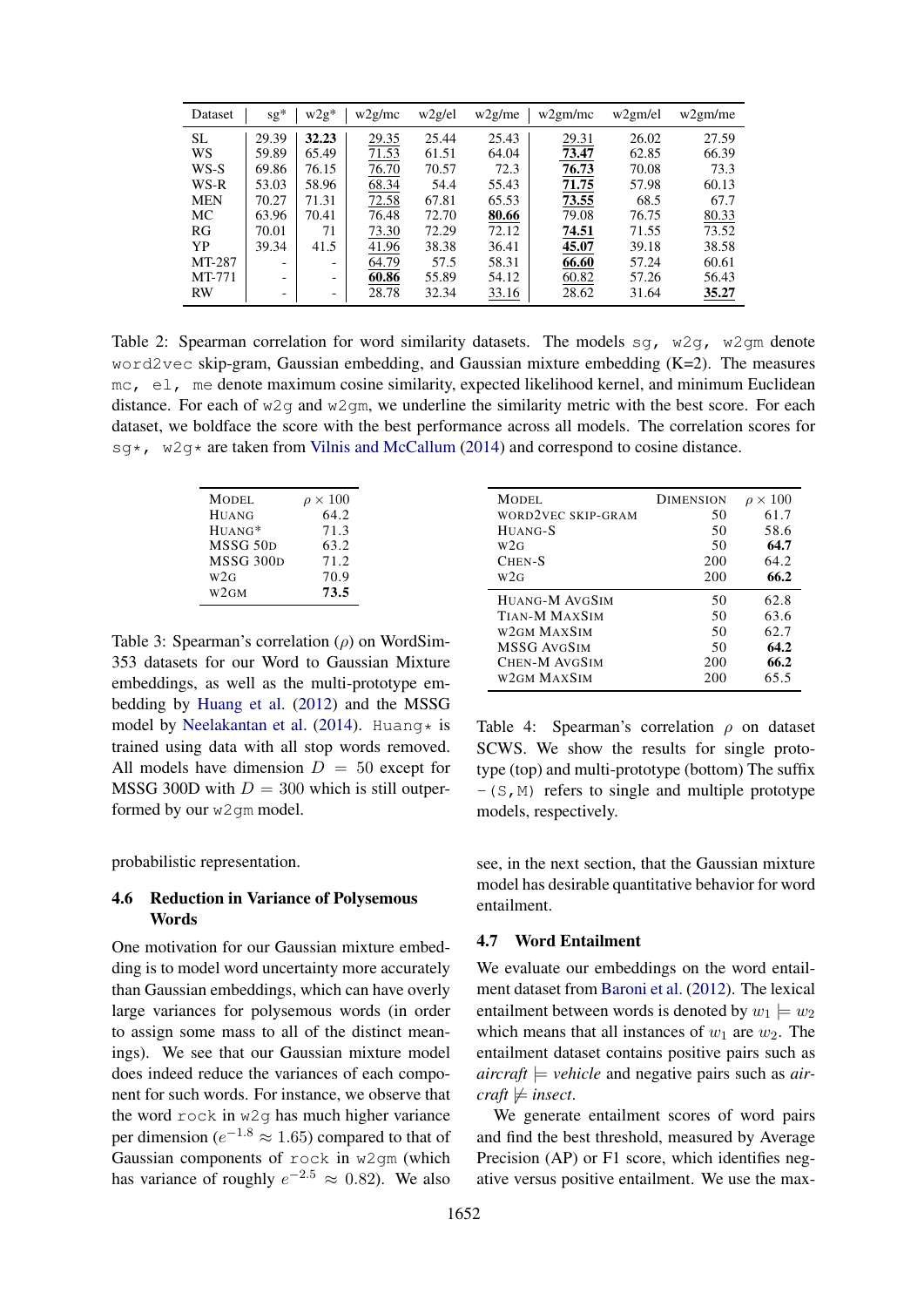| MODEL.   | <b>SCORE</b> | <b>BEST AP</b> | <b>BEST F1</b> |
|----------|--------------|----------------|----------------|
| W2G(5)   | $\cos$       | 73.1           | 76.4           |
| W2G(5)   | KL.          | 73.7           | 76.0           |
| W2GM(5)  | COS          | 73.6           | 76.3           |
| W2GM(5)  | KL.          | 75.7           | 77.9           |
| W2G(10)  | COS          | 73.0           | 76.1           |
| W2G(10)  | KL.          | 74.2           | 76.1           |
| W2GM(10) | COS          | 72.9           | 75.6           |
| W2GM(10) | KL.          | 74.7           | 76.3           |

Table 5: Entailment results for models w2g and w2gm with window size 5 and 10. The metrics used are the maximum cosine similarity, or the maximum negative KL divergence. We calculate the best average precision as well as the best F1 score. In most cases, w2qm outperforms w2q for describing entailment.

imum cosine similarity and the minimum KL divergence,  $d(f, g) = \min_{i,j=1,\dots,K} KL(f||g)$ , for entailment scores. The minimum KL divergence is similar to the maximum cosine similarity, but also incorporates the embedding uncertainty. In addition, KL divergence is an asymmetric measure, which is more suitable for certain tasks such as word entailment where a relationship is unidirectional. For instance,  $w_1 \models w_2$  does not imply  $w_2 \models w_1$ . Indeed, *aircraft*  $\models$  *vehicle* does not imply *vehicle*  $\models$  *aircraft*, since all aircraft are vehicles but not all vehicles are aircraft. The difference between  $KL(w_1||w_2)$  versus  $KL(w_2||w_1)$  distinguishes which word distribution encompasses another distribution, as demonstrated in Figure 1.

Table 5 shows the results of our w2gm model versus the Gaussian embedding model w2g. We observe a trend for both models with window size 5 and 10 that the KL metric yields improvement (both AP and F1) over cosine similarity. In addition, w2gm has a better performance compared to w2g. The multi-prototype model estimates the meaning uncertainty better since it is no longer constrained to be unimodal, leading to better characterizations of entailment. On the other hand, the Gaussian embedding model suffers from large variance problem for polysemous words, which results in less informative word distribution and inferior entailment scores.

### 5 Discussion

We introduced a model that represents words with expressive multimodal distributions formed from Gaussian mixtures. To learn the properties of each mixture, we proposed an analytic energy function for combination with a maximum margin objective. The resulting embeddings capture different semantics of polysemous words, uncertainty, and entailment, and also perform favorably on word similarity benchmarks.

Elsewhere, latent probabilistic representations are proving to be exceptionally valuable, able to capture nuances such as face angles with variational autoencoders (Kingma and Welling, 2013) or subtleties in painting strokes with the InfoGAN (Chen et al., 2016). Moreover, classically deterministic deep learning architectures are now being generalized to probabilistic deep models, for full predictive distributions instead of point estimates, and significantly more expressive representations (Wilson et al., 2016b,a; Al-Shedivat et al., 2016; Gan et al., 2016; Fortunato et al., 2017).

Similarly, probabilistic word embeddings can capture a range of subtle meanings, and advance the state of the art in predictive tasks. Multimodal word distributions naturally represent our belief that words do not have single precise meanings: indeed, the shape of a word distribution can express much more semantic information than any point representation.

In the future, multimodal word distributions could open the doors to a new suite of applications in language modelling, where whole word distributions are used as inputs to new probabilistic LSTMs, or in decision functions where uncertainty matters. As part of this effort, we can explore different metrics between distributions, such as KL divergences, which would be a natural choice for order embeddings that model entailment properties. It would also be informative to explore inference over the number of components in mixture models for word distributions. Such an approach could potentially discover an unbounded number of distinct meanings for words, but also distribute the support of each word distribution to express highly nuanced meanings. Alternatively, we could imagine a dependent mixture model where the distributions over words are evolving with time and other covariates. One could also build new types of supervised language models, constructed to more fully leverage the rich information provided by word distributions.

#### Acknowledgements

We thank NSF IIS-1563887 for support.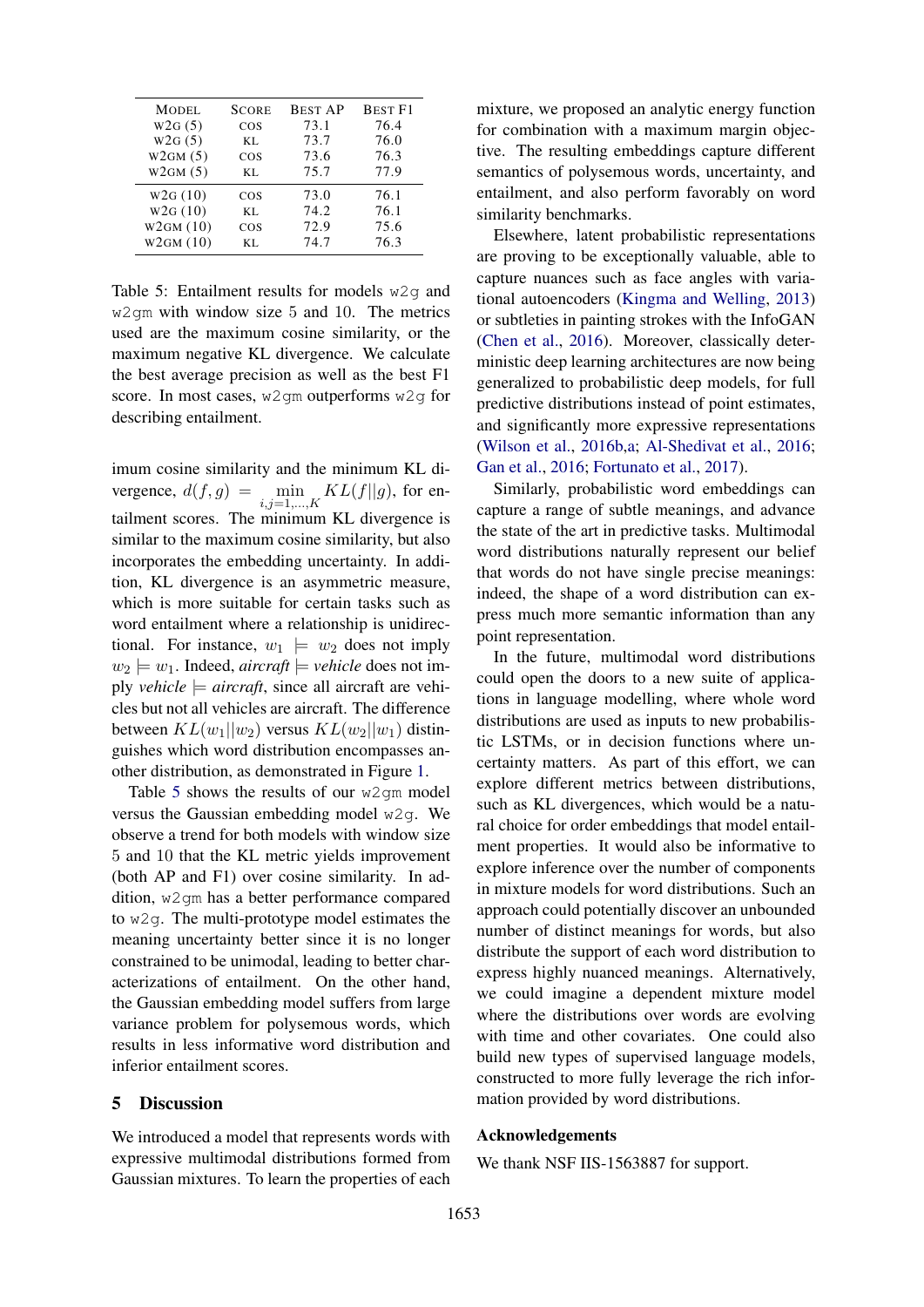### References

- Maruan Al-Shedivat, Andrew Gordon Wilson, Yunus Saatchi, Zhiting Hu, and Eric P Xing. 2016. Learning scalable deep kernels with recurrent structure. *arXiv preprint arXiv:1610.08936* .
- Marco Baroni, Raffaella Bernardi, Ngoc-Quynh Do, and Chung-chieh Shan. 2012. Entailment above the word level in distributional semantics. In *EACL 2012, 13th Conference of the European Chapter of the Association for Computational Linguistics, Avignon, France, April 23-27, 2012*. pages 23–32. http://aclweb.org/anthologynew/E/E12/E12-1004.pdf.
- Marco Baroni, Silvia Bernardini, Adriano Ferraresi, and Eros Zanchetta. 2009. The wacky wide web: a collection of very large linguistically processed web-crawled corpora. *Language Resources and Evaluation* 43(3):209– 226. https://doi.org/10.1007/s10579-009-9081-4.
- Yoshua Bengio, Rejean Ducharme, Pascal Vincent, and ´ Christian Janvin. 2003. A neural probabilistic language model. *Journal of Machine Learning Research* 3:1137– 1155.
- Elia Bruni, Nam Khanh Tran, and Marco Baroni. 2014. Multimodal distributional semantics. *J. Artif. Int. Res.* 49(1):1–47.
- Xi Chen, Xi Chen, Yan Duan, Rein Houthooft, John Schulman, Ilya Sutskever, and Pieter Abbeel. 2016. Infogan: Interpretable representation learning by information maximizing generative adversarial nets. In *Advances in Neural Information Processing Systems 29: Annual Conference on Neural Information Processing Systems 2016, December 5-10, 2016, Barcelona, Spain*. pages 2172–2180.
- Xinxiong Chen, Zhiyuan Liu, and Maosong Sun. 2014. A unified model for word sense representation and disambiguation. In *Proceedings of the 2014 Conference on Empirical Methods in Natural Language Processing, EMNLP 2014, October 25-29, 2014, Doha, Qatar, A meeting of SIGDAT, a Special Interest Group of the ACL*. pages 1025– 1035. http://aclweb.org/anthology/D/D14/D14-1110.pdf.
- Ronan Collobert and Jason Weston. 2008. A unified architecture for natural language processing: deep neural networks with multitask learning. In *Machine Learning, Proceedings of the Twenty-Fifth International Conference (ICML 2008), Helsinki, Finland, June 5-9, 2008*. pages 160–167.
- John C. Duchi, Elad Hazan, and Yoram Singer. 2011. Adaptive subgradient methods for online learning and stochastic optimization. *Journal of Machine Learning Research* 12:2121–2159.
- Martín Abadi et al. 2015. TensorFlow: Large-scale machine learning on heterogeneous systems. Software available from tensorflow.org.
- Lev Finkelstein, Evgeniy Gabrilovich, Yossi Matias, Ehud Rivlin, Zach Solan, Gadi Wolfman, and Eytan Ruppin. 2002. Placing search in context: the concept revisited. *ACM Trans. Inf. Syst.* 20(1):116–131.
- Meire Fortunato, Charles Blundell, and Oriol Vinyals. 2017. Bayesian recurrent neural networks. *arXiv preprint arXiv:1704.02798* .
- Zhe Gan, Chunyuan Li, Changyou Chen, Yunchen Pu, Qinliang Su, and Lawrence Carin. 2016. Scalable bayesian learning of recurrent neural networks for language modeling. *arXiv preprint arXiv:1611.08034* .
- Michael Gutmann and Aapo Hyvärinen. 2012. Noisecontrastive estimation of unnormalized statistical models, with applications to natural image statistics. *Journal of Machine Learning Research* 13:307–361.
- Guy Halawi, Gideon Dror, Evgeniy Gabrilovich, and Yehuda Koren. 2012. Large-scale learning of word relatedness with constraints. In *The 18th ACM SIGKDD International Conference on Knowledge Discovery and Data Mining, KDD '12, Beijing, China, August 12-16, 2012*. pages 1406–1414.
- Felix Hill, Roi Reichart, and Anna Korhonen. 2014. Simlex-999: Evaluating semantic models with (genuine) similarity estimation. *CoRR* abs/1408.3456.
- Eric H. Huang, Richard Socher, Christopher D. Manning, and Andrew Y. Ng. 2012. Improving word representations via global context and multiple word prototypes. In *The 50th Annual Meeting of the Association for Computational Linguistics, Proceedings of the Conference, July 8-14, 2012, Jeju Island, Korea - Volume 1: Long Papers*. pages 873– 882. http://www.aclweb.org/anthology/P12-1092.
- Tony Jebara, Risi Kondor, and Andrew Howard. 2004. Probability product kernels. *Journal of Machine Learning Research* 5:819–844.
- Thorsten Joachims. 2002. Optimizing search engines using clickthrough data. In *Proceedings of the Eighth ACM SIGKDD International Conference on Knowledge Discovery and Data Mining, July 23-26, 2002, Edmonton, Alberta, Canada*. pages 133–142.
- Diederik P. Kingma and Jimmy Ba. 2014. Adam: A method for stochastic optimization. *CoRR* abs/1412.6980.
- Diederik P. Kingma and Max Welling. 2013. Autoencoding variational bayes. *CoRR* abs/1312.6114. http://arxiv.org/abs/1312.6114.
- Y. LeCun, L. Bottou, G. Orr, and K. Muller. 1998. Efficient backprop. In G. Orr and Muller K., editors, *Neural Networks: Tricks of the trade*. Springer.
- Omer Levy and Yoav Goldberg. 2014. Neural word embedding as implicit matrix factorization. In *Advances in Neural Information Processing Systems 27: Annual Conference on Neural Information Processing Systems 2014, December 8-13 2014, Montreal, Quebec, Canada*. pages 2177–2185.
- Yang Liu, Zhiyuan Liu, Tat-Seng Chua, and Maosong Sun. 2015. Topical word embeddings. In *Proceedings of the Twenty-Ninth AAAI Conference on Artificial Intelligence, January 25-30, 2015, Austin, Texas, USA.*. pages 2418–2424. http://www.aaai.org/ocs/index.php/AAAI/AAAI15/paper/view/9314.
- Minh-Thang Luong, Richard Socher, and Christopher D. Manning. 2013. Better word representations with recursive neural networks for morphology. In *CoNLL*. Sofia, Bulgaria.
- Tomas Mikolov, Kai Chen, Greg Corrado, and Jeffrey Dean. 2013a. Efficient estimation of word representations in vector space. *CoRR* abs/1301.3781.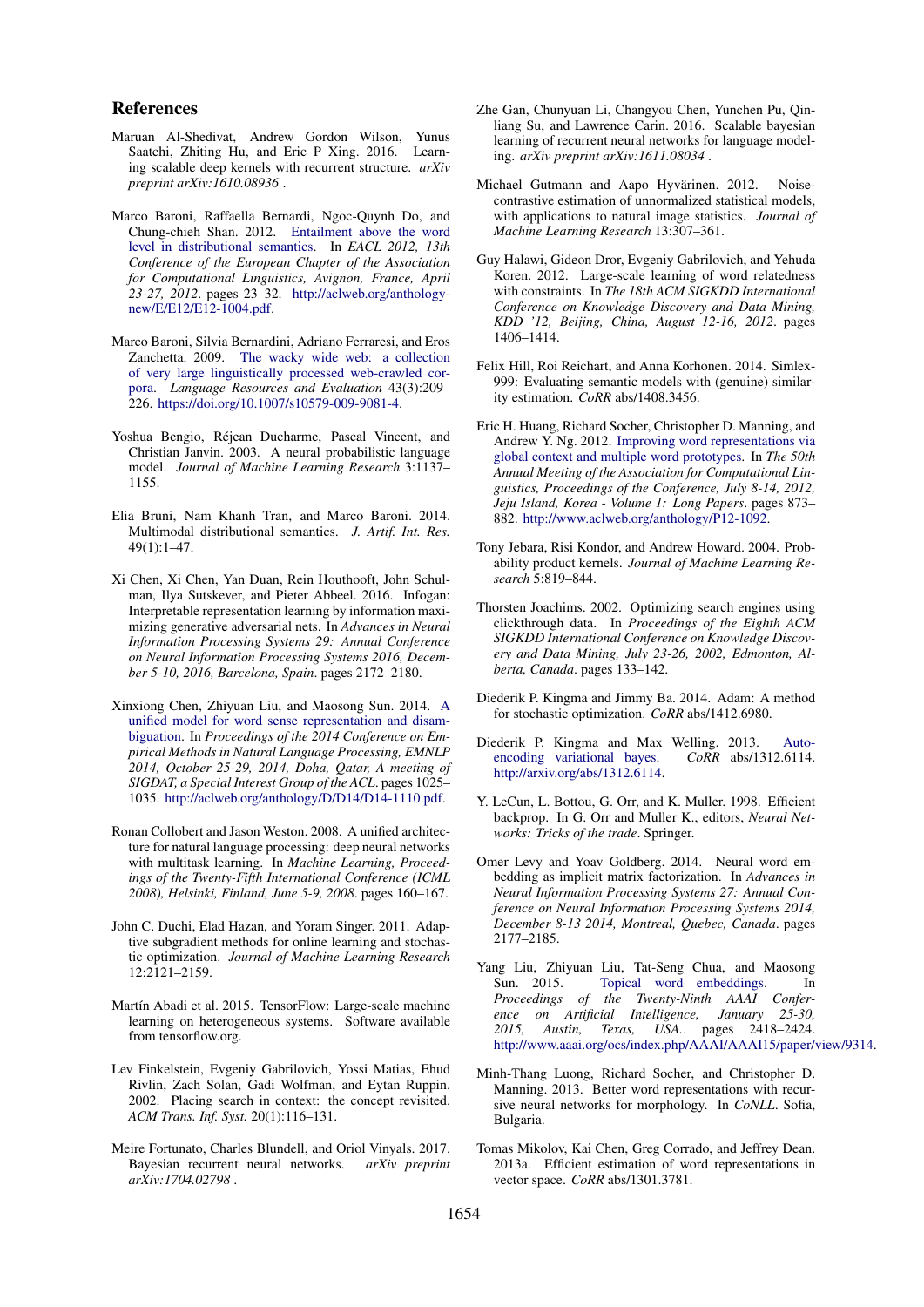- Tomas Mikolov, Anoop Deoras, Daniel Povey, Lukás Burget, and Jan Cernocký. 2011a. Strategies for training large scale neural network language models. In *2011 IEEE Workshop on Automatic Speech Recognition & Understanding, ASRU 2011, Waikoloa, HI, USA, December 11-15, 2011*. pages 196–201. https://doi.org/10.1109/ASRU.2011.6163930.
- Tomas Mikolov, Martin Karafiát, Lukás Burget, Jan Cernocký, and Sanjeev Khudanpur. 2010. Recurrent neural network based language model. In *INTERSPEECH 2010, 11th Annual Conference of the International Speech Communication Association, Makuhari, Chiba, Japan, September 26-30, 2010*. pages 1045–1048.
- Tomas Mikolov, Stefan Kombrink, Lukás Burget, Jan Cernocky, and Sanjeev Khudanpur. 2011b. ´ Extensions of recurrent neural network language model. In *Proceedings of the IEEE International Conference on Acoustics, Speech, and Signal Processing, ICASSP 2011, May 22-27, 2011, Prague Congress Center, Prague, Czech Republic*. pages 5528–5531. https://doi.org/10.1109/ICASSP.2011.5947611.
- Tomas Mikolov, Ilya Sutskever, Kai Chen, Gregory S. Corrado, and Jeffrey Dean. 2013b. Distributed representations of words and phrases and their compositionality. In *Advances in Neural Information Processing Systems 26: 27th Annual Conference on Neural Information Processing Systems 2013. Proceedings of a meeting held December 5-8, 2013, Lake Tahoe, Nevada, United States.*. pages 3111–3119.
- George A. Miller and Walter G. Charles. 1991.<br>Contextual Correlates of Semantic Similarity. Contextual Correlates<br>
Language & Cogn *Language & Cognitive Processes* 6(1):1–28. https://doi.org/10.1080/01690969108406936.
- Andriy Mnih and Geoffrey E. Hinton. 2008. A scalable hierarchical distributed language model. In *Advances in Neural Information Processing Systems 21, Proceedings of the Twenty-Second Annual Conference on Neural Information Processing Systems, Vancouver, British Columbia, Canada, December 8-11, 2008*. pages 1081–1088.
- Frederic Morin and Yoshua Bengio. 2005. Hierarchical probabilistic neural network language model. In *Proceedings of the Tenth International Workshop on Artificial Intelligence and Statistics, AISTATS 2005, Bridgetown, Barbados, January 6-8, 2005*.
- Eric T. Nalisnick and Sachin Ravi. 2015. Infinite dimensional word embeddings. *CoRR* abs/1511.05392.
- Arvind Neelakantan, Jeevan Shankar, Alexandre Passos, and Andrew McCallum. 2014. Efficient non-parametric estimation of multiple embeddings per word in vector space. In *Proceedings of the 2014 Conference on Empirical Methods in Natural Language Processing, EMNLP 2014, October 25-29, 2014, Doha, Qatar, A meeting of SIGDAT, a Special Interest Group of the ACL*. pages 1059–1069. http://aclweb.org/anthology/D/D14/D14-1113.pdf.
- Jeffrey Pennington, Richard Socher, and Christopher D. Manning. 2014. Glove: Global vectors for word representation. In *Proceedings of the 2014 Conference on Empirical Methods in Natural Language Processing, EMNLP 2014, October 25-29, 2014, Doha, Qatar, A meeting of SIGDAT, a Special Interest Group of the ACL*. pages 1532– 1543. http://aclweb.org/anthology/D/D14/D14-1162.pdf.
- Kira Radinsky, Eugene Agichtein, Evgeniy Gabrilovich, and Shaul Markovitch. 2011. A word at a time: Computing word relatedness using temporal semantic analysis. In *Proceedings of the 20th International Conference on World Wide Web*. WWW '11, pages 337–346.
- Herbert Rubenstein and John B. Goodenough. 1965. Contextual correlates of synonymy. *Commun. ACM* 8(10):627– 633.
- Ruslan Salakhutdinov and Andriy Mnih. 2008. Bayesian probabilistic matrix factorization using markov chain monte carlo. In *Machine Learning, Proceedings of the Twenty-Fifth International Conference (ICML 2008), Helsinki, Finland, June 5-9, 2008*. pages 880–887. https://doi.org/10.1145/1390156.1390267.
- C. Spearman. 1904. The proof and measurement of association between two things. *American Journal of Psychology* 15:88–103.
- Fei Tian, Hanjun Dai, Jiang Bian, Bin Gao, Rui Zhang, Enhong Chen, and Tie-Yan Liu. 2014. A probabilistic model for learning multi-prototype word embeddings. In *COLING 2014, 25th International Conference on Computational Linguistics, Proceedings of the Conference: Technical Papers, August 23-29, 2014, Dublin, Ireland*. pages 151–160. http://aclweb.org/anthology/C/C14/C14- 1016.pdf.
- Luke Vilnis and Andrew McCallum. 2014. Word representations via gaussian embedding. *CoRR* abs/1412.6623.
- Andrew G Wilson, Zhiting Hu, Ruslan R Salakhutdinov, and Eric P Xing. 2016a. Stochastic variational deep kernel learning. In *Advances in Neural Information Processing Systems*. pages 2586–2594.
- Andrew Gordon Wilson, Zhiting Hu, Ruslan Salakhutdinov, and Eric P Xing. 2016b. Deep kernel learning. In *Proceedings of the 19th International Conference on Artificial Intelligence and Statistics*. pages 370–378.
- Dongqiang Yang and David M. W. Powers. 2006. Verb similarity on the taxonomy of wordnet. In *In the 3rd International WordNet Conference (GWC-06), Jeju Island, Korea*.

### A Supplementary Material

### A.1 Derivation of Expected Likelihood Kernel

We derive the form of expected likelihood kernel for Gaussian mixtures. Let  $f, g$  be Gaussian mixture Let  $f, g$  be Gaussian mixture distributions representing the words  $w_f, w_g$ . That is,  $f(x) = \sum_{i=1}^{K} p_i \mathcal{N}(x; \mu_{f,i}, \Sigma_{f,i})$  and  $g(x) = \sum_{i=1}^{K} q_i \mathcal{N}(x; \mu_{g,i}, \Sigma_{g,i}), \sum_{i=1}^{K} p_i = 1$ , and  $\sum_{i=1}^{K} q_i = 1$ .